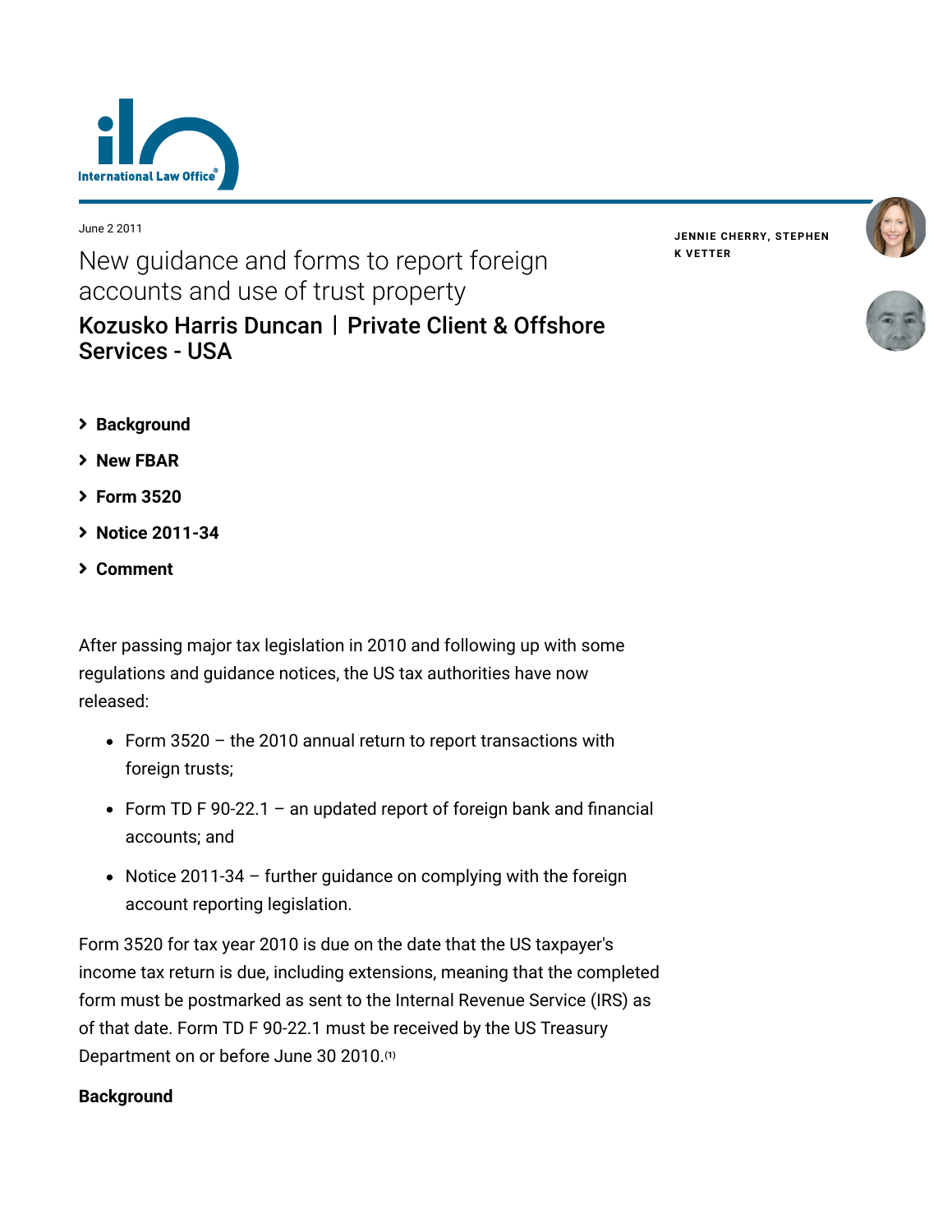## **FBAR**

US persons with financial interests in or signature or other authority over foreign bank accounts, securities accounts and other financial accounts are required to report such interests on Form TD F 90-22.1, commonly referred to as a foreign bank account report (FBAR). In October 2008 the Treasury Department issued a revised FBAR with various changes, including a change to the definition of 'US person' to include not only a citizen or resident of the United States, but also a person in and doing business in the United States. On February 24 2011 the Treasury's Financial Crimes Enforcement Network (FinCEN) issued final FBAR regulations. The final rules apply to FBARs due by June 30 2011 with respect to accounts maintained in 2010 and for those filed in subsequent years (for further details please see "US Treasury Department publishes final rule for foreign [bank account reports"\). On March 26 2011 the IRS issued a new FBAR form](http://www.internationallawoffice.com/newsletters/Detail.aspx?g=509a2063-4740-439a-84cc-b1b0f0547f85) and instructions. The revised instructions reflect the changes made by FinCEN's final FBAR regulations.

### **Form 3520**

The recipient of a distribution from a foreign trust is required to file Form 3520 to report the distribution to the IRS, regardless of the amount of the distribution received or its tax consequences to the recipient (there is no such reporting requirement for distributions from a US domestic trust). The Hiring Incentives to Restore Employment Act 2010 (commonly known as the HIRE Act) broadened the tax law to provide that use of property held in a foreign trust after March 18 2010 by a US grantor or US beneficiary (or any US person related to a US grantor or US beneficiary) will be treated as a distribution to the US grantor or beneficiary of the fair market value of the use of the property. This deemed distribution rule will not apply to the extent that the foreign trust is paid the fair market value for the use of the property within a reasonable period of such use (for further details please [see "Tax Relief Act, reporting requirements and planning for use of foreign](http://www.internationallawoffice.com/newsletters/Detail.aspx?g=3315fb1c-b83d-45a5-95af-ca4f72b678dc) trust property"). On March 6 2011 the IRS posted the 2010 instructions for Form 3520, and on March 11 2011 it posted the 2010 Form 3520.

#### **Foreign Account Tax Compliance Act**

The Foreign Account Tax Compliance Act (commonly known in the United States by its acronym, FATCA) provisions of the Hiring Incentives to Restore Employment (HIRE) Act 2010 require non-US financial institutions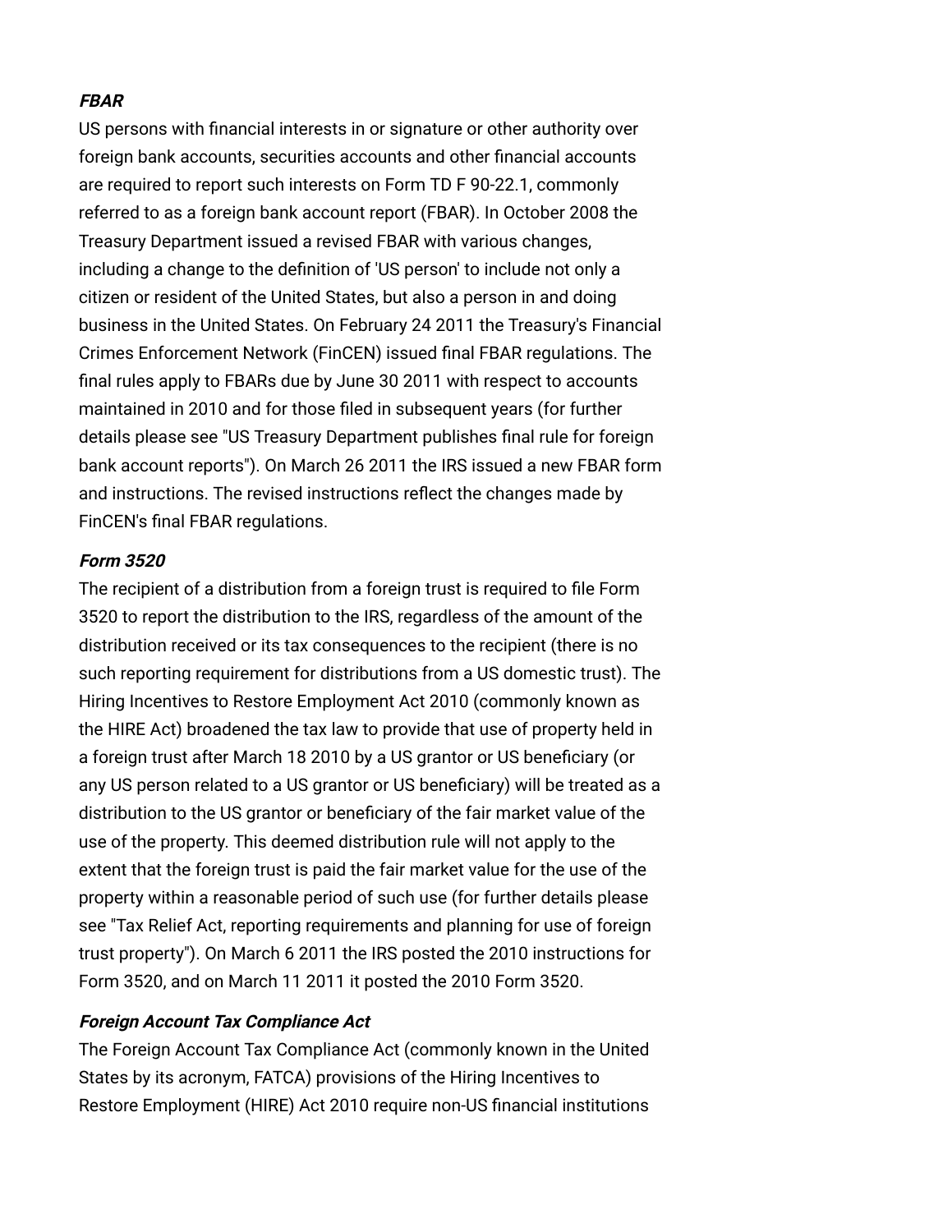to provide the IRS with sufficient information to identify accounts held by US persons with an average month-end balance of \$50,000 or more. Failure to do so will result in a 30% withholding tax on US-source payments to those accounts, effective for payments made after December 31 2012, although obligations outstanding as of March 18 2012 will be exempt. Withholding can be avoided if the foreign financial institution enters into a foreign financial institution agreement. On August 27 2010 the IRS released Notice 2010-60, describing how such institutions are to comply with the [new law \(for further details please see "Tax Relief Act, reporting](http://www.internationallawoffice.com/newsletters/Detail.aspx?g=3315fb1c-b83d-45a5-95af-ca4f72b678dc) requirements and planning for use of foreign trust property"). The Treasury and the IRS have now published further guidance in Notice 2011-34, released April 8 2011. This new notice provides guidance in response to certain priority concerns.

#### <span id="page-2-0"></span>**New FBAR**

As with its predecessor, the new FBAR (Form TD F 90-22.1) contains five parts which have not been substantively altered. These parts provide space to report:

- filer information:
- information on foreign financial accounts owned separately and those owned jointly; and
- information on foreign financial accounts where the filer has signature or other authority but no financial interest in the account, and where the filer is filing a consolidated report.

The instructions to the new FBAR have been substantively revised to reflect the rules of the final FBAR regulations. The instructions define 'US person' to mean a US citizen, US resident, entities created or organised in the United States or under the laws of the United States (including but not limited to corporations, partnerships or limited liability companies), and trusts or estates formed under the laws of the United States. This new definition no longer includes a person in and doing business in the United States.

The instructions now note that the federal tax treatment of an entity does not determine its FBAR filing obligation. Thus, an entity disregarded for US income tax purpose (eg, a single member limited liability company) and a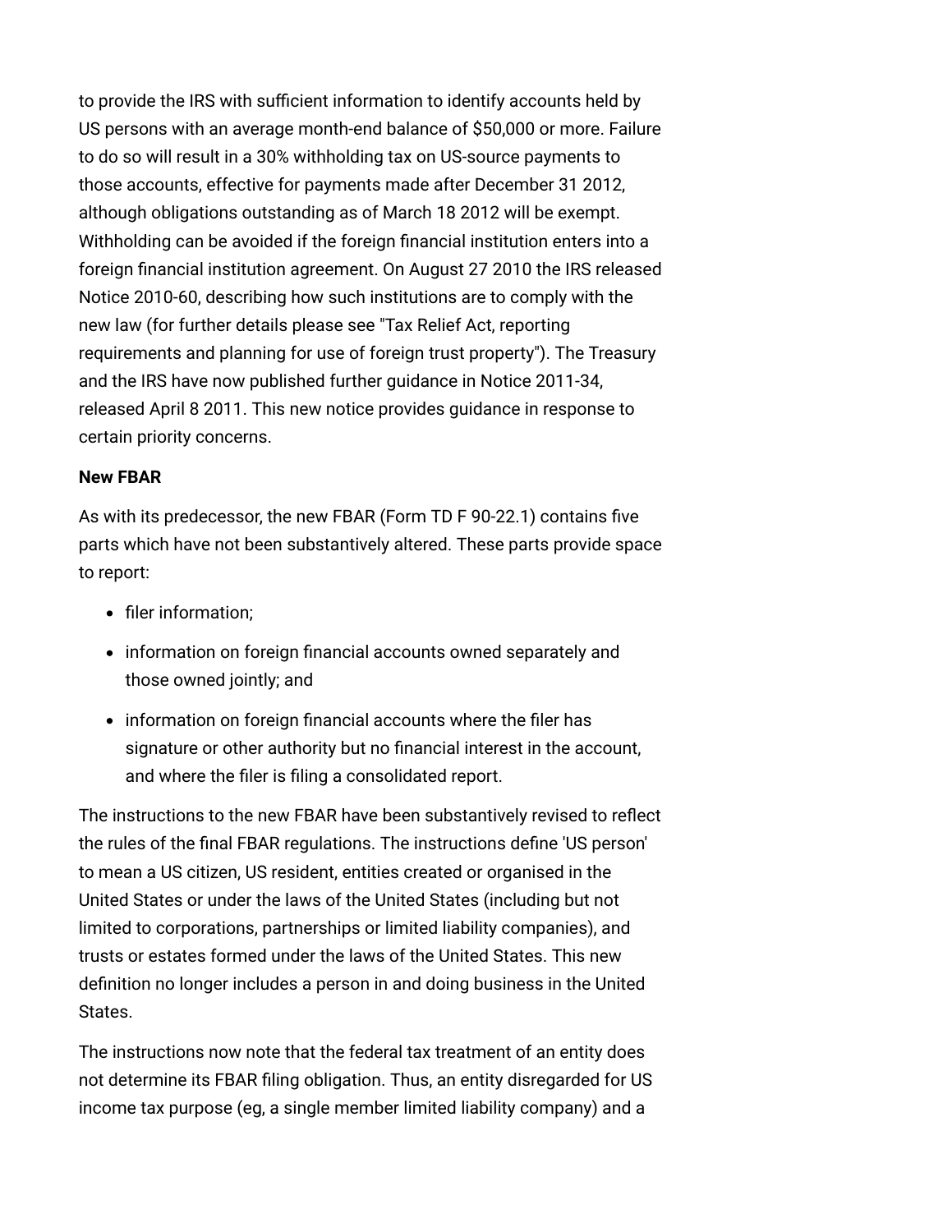trust treated as owned by its grantor for income tax purposes (a 'grantor trust') must file an FBAR if otherwise required to do so. Although not specifically stated in the instructions, trustees of trusts formed under US law have an FBAR filing obligation with regard to any foreign financial accounts of the trust, even though such a trust may be classified as foreign for US income tax purposes.

The definitions for 'financial account' and 'foreign financial account' are clarified in the new FBAR instructions. Financial accounts now specifically include insurance and annuity policies with a cash value issued outside the United States (even where the insurance company has elected to be treated as a domestic corporation for US income tax purpose). 'Foreign' means that the account is physically located outside the United States, regardless of whether the financial institution itself is US or foreign.

The new instructions also clarify when a US person has a financial interest in a foreign financial account. In addition to the situation where the US person is the owner of record of the foreign account, a US person has a financial interest in a foreign account for which the owner of record or holder of legal title of the account is a trust when the US person is the grantor of the trust and is treated as the owner of the trust for US income tax purposes under the grantor trust rules. The final FinCEN rule said that a US person who has a greater than 50% present beneficial interest in the assets of a trust or who receives more than 50% of the current income of the trust has a financial interest in any foreign financial account for which the trust is the owner of record. This rule has been stated slightly differently in the new instructions as "a greater than 50% present beneficial interest in the assets or income of the trust", dropping the receipt of income language.

Tax practitioners disagree on the impact of the new language – "present beneficial interest" – on the reporting obligation of a US beneficiary which is one of several purely discretionary beneficiaries. FinCEN stated in its final rules that it does not intend for a beneficiary of a discretionary trust to have a financial interest in a foreign account simply because of his or her status as a discretionary beneficiary. Thus, it appears that a facts and circumstances test will still be relevant in determining whether a US beneficiary has an FBAR filing obligation (for further details please see "[Reporting of offshore investments - proposed regulations and the HIRE Act](http://www.internationallawoffice.com/newsletters/Detail.aspx?g=8ef13c29-ba12-4824-85ab-bde320468b1d)").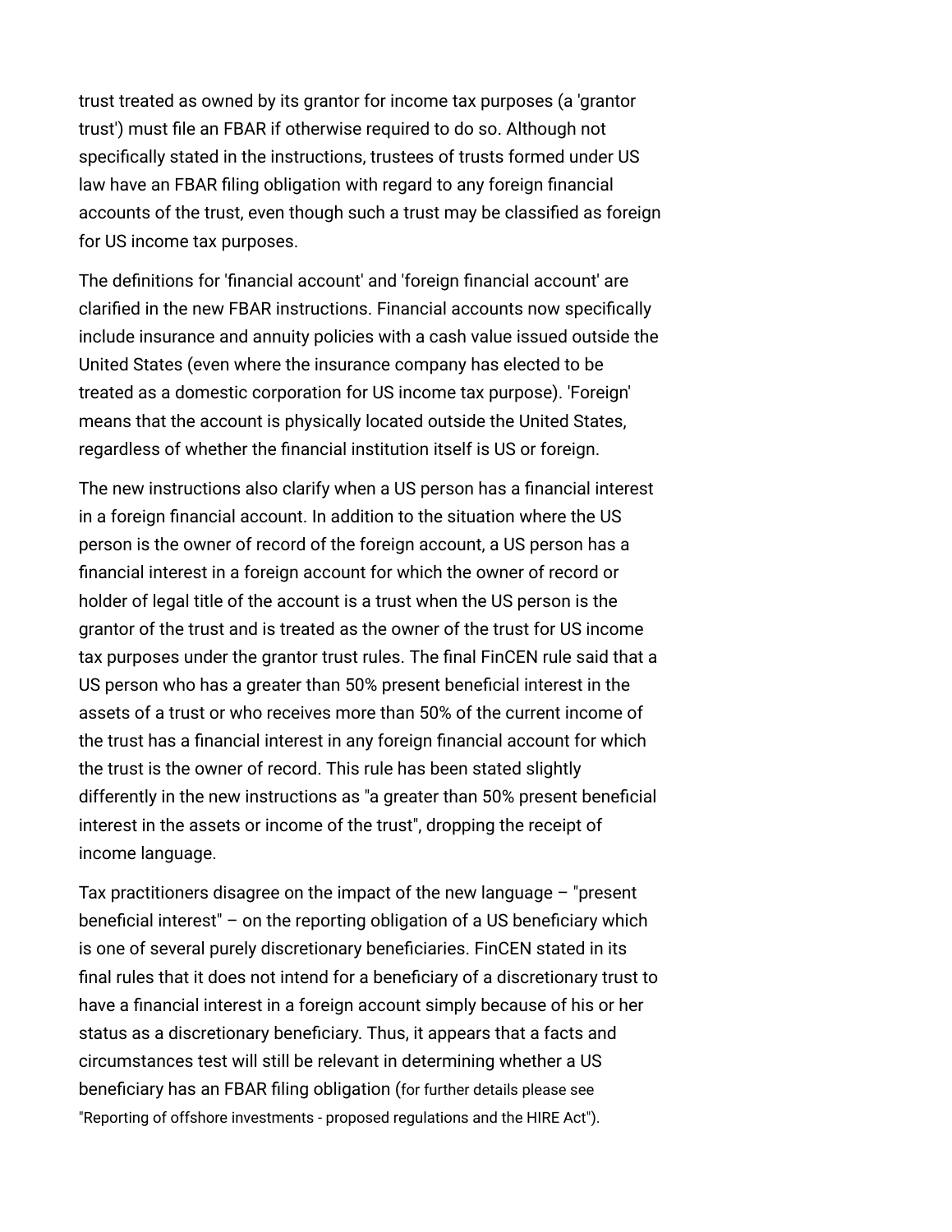The new instructions simplify the definition of 'signature authority' and detail exceptions to the FBAR filing requirement for certain individuals who have signature authority over, but no financial interest in, a foreign financial account. The revised FBAR includes additional exceptions to the filing requirements for:

- the spouse of an individual who files the FBAR (when certain other conditions are met);
- governmental entities, including colleges and universities;
- international financial institutions where the US government is a member;
- individual retirement account owners and beneficiaries:
- participants in and beneficiaries of tax-qualified retirement plans;
- consolidated FBAR filers; and
- correspondent or nostro accounts used for bank-to-bank settlements.

The new instructions specifically state that a trust beneficiary with a financial interest is not required to report the trust's foreign financial accounts on an FBAR if the trust, trustee of the trust or agent of the trust is a US person and files an FBAR disclosing the trust's foreign financial accounts.

The revised instructions detail the penalties for failure to file an FBAR. Generally, the civil penalty does not exceed \$10,000 and, if there is reasonable cause for the failure to file and the balance in the account is properly reported, no penalty will be imposed. But a person who wilfully fails to report may be subject to a civil monetary penalty equal to the greater of \$100,000 or 50% of the balance in the account at the time of the violation, as well as criminal penalties.

## <span id="page-4-0"></span>**Form 3520**

Form 3520 for tax year 2010 addresses the Hiring Incentives to Restore Employment Act 2010 change that the beneficiary's use of trust property held in a foreign trust is a deemed distribution to that beneficiary. The instructions specify that a US beneficiary or a US person related to the US beneficiary who directly or indirectly received the use of any property of a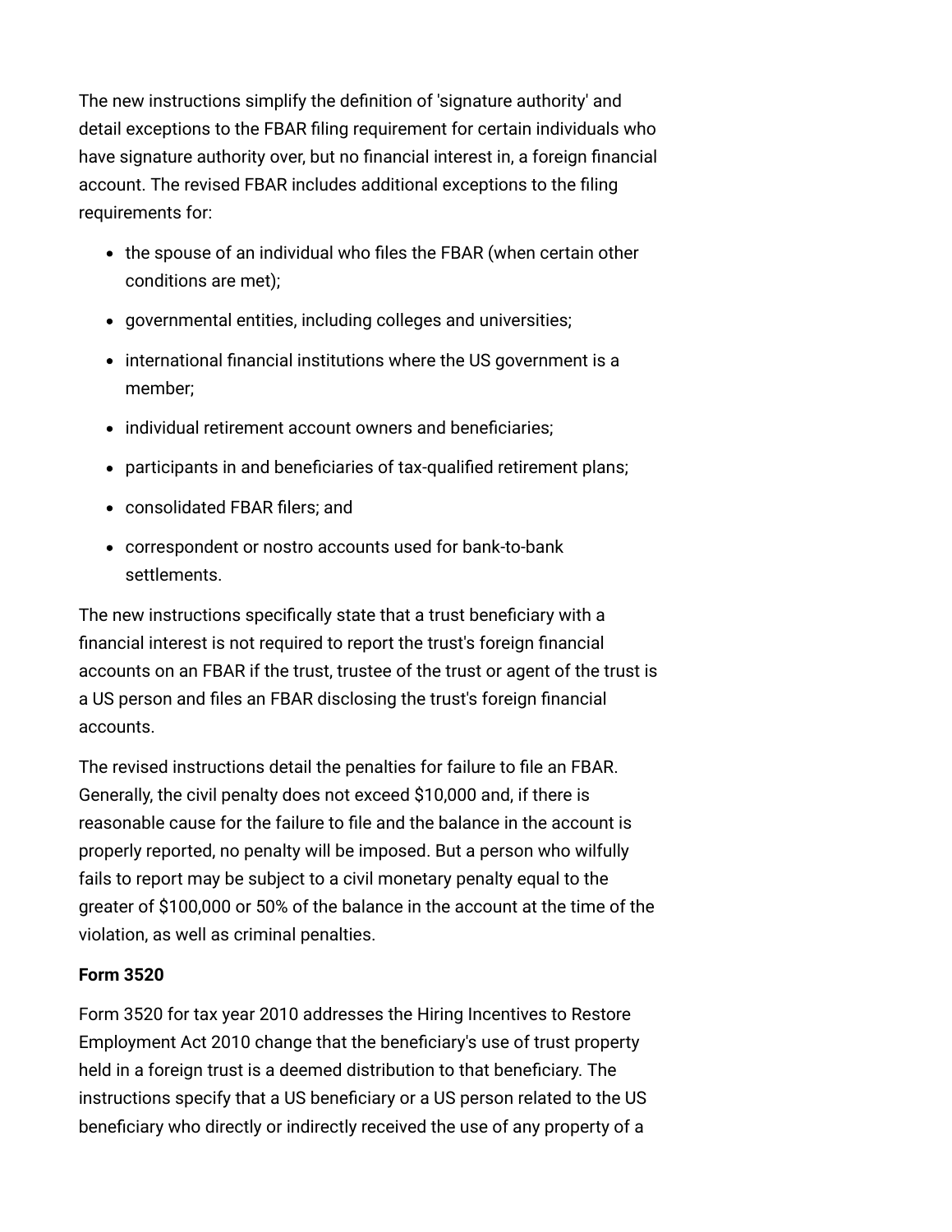foreign trust must report the fair market value of such use as a distribution unless the trust is compensated at fair market value for such use within a reasonable period of time. The rule is applicable for the use of trust property after March 18 2010.

The fair market value of the uncompensated use is reported in Part III of Form 3520. The filer is instructed to report the fair market value of the use and the date of first uncompensated use in the table at Line 25. Uncompensated use of trust property is considered to be a loan and Line 25 retains its previous loan verbiage, but adds a note about use of trust property. The revised Form 3520 and instructions do not include an annual status report for compensated use of trust property, as it does for a qualified loan obligation, so if the trust is compensated for the use then there is no Form 3520 filing requirement. No guidance has yet been issued on determining fair market value of the use or what constitutes a reasonable period of time.

## <span id="page-5-0"></span>**Notice 2011-34**

A 'foreign financial institution' subject to the Foreign Account Tax Compliance Act is any non-US entity that:

- accepts deposits in the ordinary course of a banking or similar business;
- holds financial assets for the account of others as a substantial portion of its business; or
- is engaged in the business of investing or trading in securities, partnership interests or commodities or interests in the same.

Notice 2010-60 stated that a trust company will be considered a foreign financial institution, and that a trust settled and funded by an individual for the sole benefit of his or her children could also be considered a foreign financial institution. Notice 2011-34 does not expand on the previous comments regarding trusts; instead, it provides guidance on:

• the procedures to be followed by participating foreign financial institutions in identifying US accounts among their pre-existing individual accounts (includes accounts with private banking departments which provide trust and fiduciary services);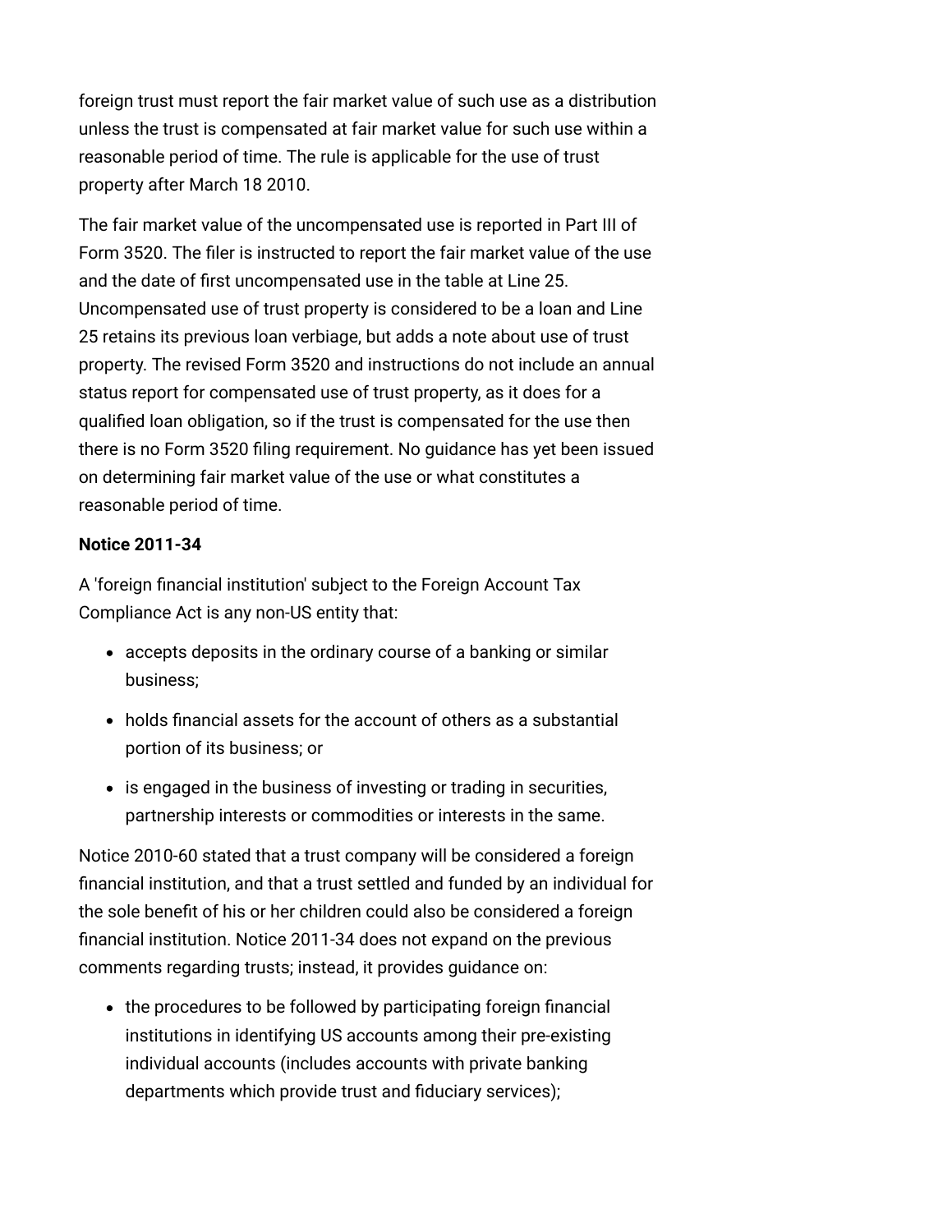- the definition of the term 'passthru payment' and guidance with respect to the obligation of participating foreign financial institutions to withhold on passthru payments;
- the categories of foreign financial institution that will be deemed compliant under the Foreign Account Tax Compliance Act rules;
- the obligation of participating foreign financial institutions to report with respect to US accounts;
- the treatment of qualified intermediaries (the Treasury and IRS intend to issue separate guidance with respect to foreign financial institutions acting as foreign withholding trusts or foreign withholding partnerships and to coordinate the reporting and withholding requirements for qualified intermediaries, foreign withholding partnerships and foreign withholding trusts);
- the application of the Foreign Account Tax Compliance Act rules to expanded affiliated groups of foreign financial institutions; and
- the effective date of foreign financial institution agreements.

According to Notice 2011-34, the Treasury and the IRS still intend to issue regulations along with draft foreign financial institution agreements and draft information reporting and certification forms.

## <span id="page-6-0"></span>**Comment**

US tax compliance continues to be complicated and burdensome. Forms and instructions have been reissued and simplified, but more taxpayers will find themselves with a reporting requirement. Guidance issued on the expanded information reporting requirements imposed on foreign financial institutions with respect to certain US accounts already exceeds 100 pages. Advisers to international families and foreign financial institutions must continue to be up to date on US filing requirements in order to save their clients from substantial monetary penalties and possible criminal investigation. As recently as May 19 2011, a Boston venture capitalist and bank director was charged with failing to report his foreign bank account and income following an investigation by the IRS Criminal Investigation Division.